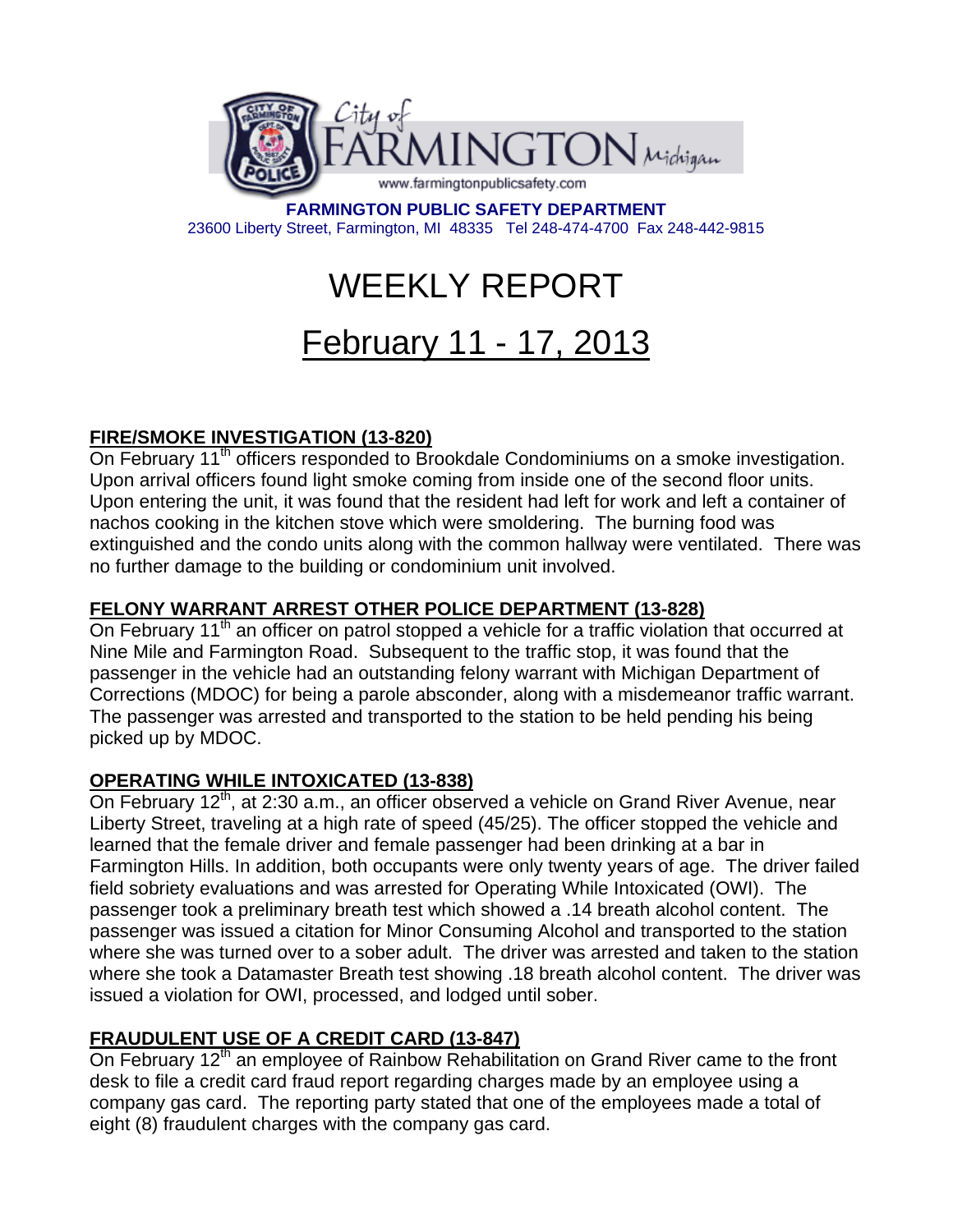Weekly Report February 11 - 17, 2013 Page 2

#### **DRIVING WHILE LICENSE SUSPENDED (13-854)**

On February 12<sup>th</sup>, at approximately 9:43 p.m., an officer stopped a vehicle in the area of Grand River and Halsted for speeding. Upon interviewing the driver of the vehicle, the officer learned that the driver has a suspended license out of California. The driver was arrested for driving on a suspended license and was housed at the Farmington jail.

#### **DRIVING WHILE LICENSE SUSPENDED (13-856)**

On February 13<sup>th</sup>, at 2:20 a.m., an officer observed a vehicle on Grand River Avenue, near Liberty Street, traveling at a high rate of speed (43/25). The officer stopped the vehicle. A check of the driver's driving status showed him to be suspended with numerous warrants for his arrest. The driver was arrested and transported to the public safety department. At the station the driver was issued a citation for Driving While License Suspended, processed and lodged pending arraignment with the  $47<sup>th</sup>$  District Court.

#### **UNLAWFUL DRIVING AWAY OF AN AUTOMOBILE (13-862)**

On February 13<sup>th</sup> an officer responded to Farmington Oaks Apartments on a report of a stolen vehicle. Upon arrival, the owner stated that her 1996 Honda Civic was stolen sometime between February 11<sup>th</sup> and February 13<sup>th</sup>. The owner stated she had all of her keys for the vehicle and there were no signs of forced entry near the parking spot where it was parked.

#### **WARRANT ARREST OTHER AGENCY (13-881)**

On February 13<sup>th</sup>, at approximately 7:30 p.m., officers responded to an apartment complex for a medical report. While attending to the patient, one of the officers recognized the patient's son as an individual that Wexford County has a Friend of the Court warrant for. The officer detained the individual and verified the warrant for his arrest after tending to the patient. The man was arrested on the warrant and housed at the Farmington jail pending pick up by Wexford County Sheriff's Office.

#### **ASSIST MOTORIST (13-885)**

On February 13<sup>th</sup>, at 4:05 a.m., a man called this department and advised that his tire had fallen off of his car while he was driving. An officer responded to the area of Shiawassee Road near Power Street and located the vehicle disabled in the roadway. The officer assisted the driver in obtaining a tow truck and stood by for safety until the vehicle was towed away.

#### **DRIVING WHILE LICENSE SUSPENDED (13-909)**

On February 15<sup>th</sup>, subsequent to a traffic stop at Grand River and Orchard Lake Road on a vehicle for an expired plate, it was found that the driver had a suspended driver's license and no insurance on her vehicle. The driver was arrested and taken to the station where she was processed and held for bond.

#### **DRIVING WHILE LICENSE SUSPENDED (13-922)**

On February  $15<sup>th</sup>$ , at approximately 9:51 p.m., an officer stopped a vehicle in the Orchard Lake and Ten Mile Road area for having a broken taillight. Further investigation revealed that